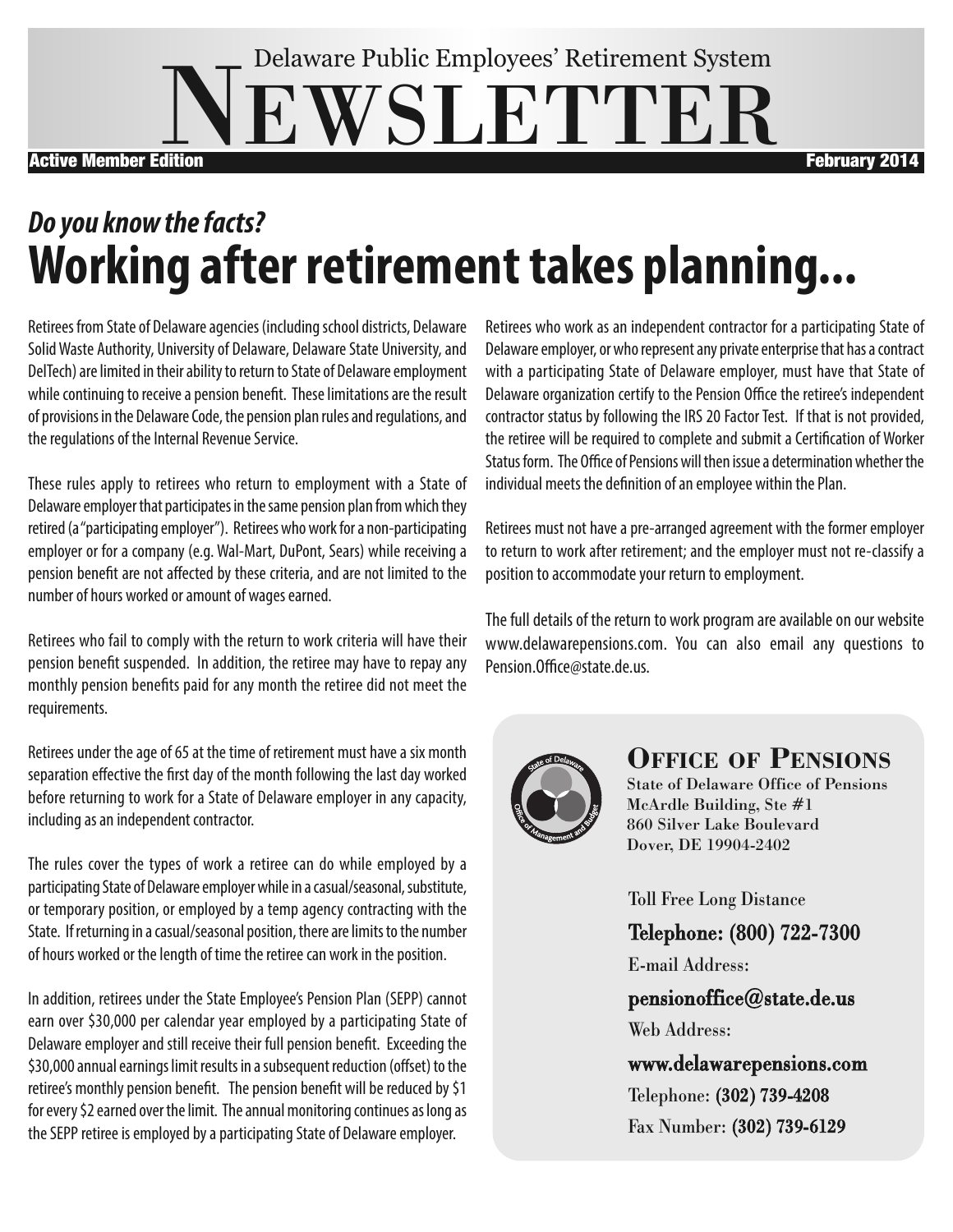# **Annual Financial Reporting**

In Fiscal Year 2013, market investment returns were aided by generous equity markets, but weighed down by weaker fixed income markets. During the year, reduced exposure to international markets helped the System as corporate earnings remained strong for domestic companies, while European and developing country companies encountered weaker profits. The Delaware Public Employees' Retirement System (System or DPERS) investment portfolio returned 11.1% gross of fees in Fiscal Year 2013. The total System's annualized returns for the last 5, 10, and 15 years are 6.4%, 8.4% and 6.9%, respectively. System investments are managed to control the downside risk to which assets are exposed, while maximizing long-term gain potential. This strategy positions the System to limit the impact of adverse market conditions. With the fact that market conditions are constantly changing, the Board, Investment Committee, and consultants are constantly monitoring DPERS' investment portfolio. It is important to remember that DPERS is a long-term investor with a time horizon that lasts over decades and that the investment portfolio is well diversified in many different asset classes.

As a member of a DPERS pension plan, you participate in a Defined Benefit Plan, and your retirement benefits are paid out to you regardless of market events. When you retired, DPERS calculated your monthly pension benefit based on various factors such as years of service and salary, not investment results. DPERS takes responsibility for the management and investment of the trust fund and understands that markets will fluctuate. DPERS' investment policy seeks to minimize risk and provide returns over the long term.



Membership in the County & Municipal plans continues to grow. The Cranston Heights Fire Company joined the County & Municipal Other Employees'Plan.

The DPERS Comprehensive Annual Financial Report for the fiscal year ended June 30, 2012 was awarded the Government Finance Officers Association of the United States and Canada (GFOA) Certificate of Achievement for Excellence in Financial Reporting. In order to be awarded a Certificate of Achievement, a government unit must publish an easily readable and efficiently organized comprehensive annual financial report. This report must satisfy both generally accepted accounting principles and applicable legal requirements. A Certificate of Achievement is valid for a period of one year only. This is the seventeenth consecutive year that DPERS has received a Certificate of Achievement. We believe that our current comprehensive annual financial report continues to meet the Certificate of Achievement Program's requirements, and we are submitting it to the GFOA to determine its eligibility for another certificate.

In addition, the Public Pension Coordinating Council (PPCC) granted the System the Public Pension Standards Award for 2012. The major PPCC goal is to promote excellence in plan design and administration among state and local public retirement systems. The Public Pension Standards considered include: comprehensive benefit programs, funding adequacy, receipt of GFOA award in current year, independent actuarial valuation, independent audit review resulting in an unqualified opinion from the auditor, independent investment performance evaluation, adoption of written fiduciary standards by Board and Investment Committee, and communications with membership.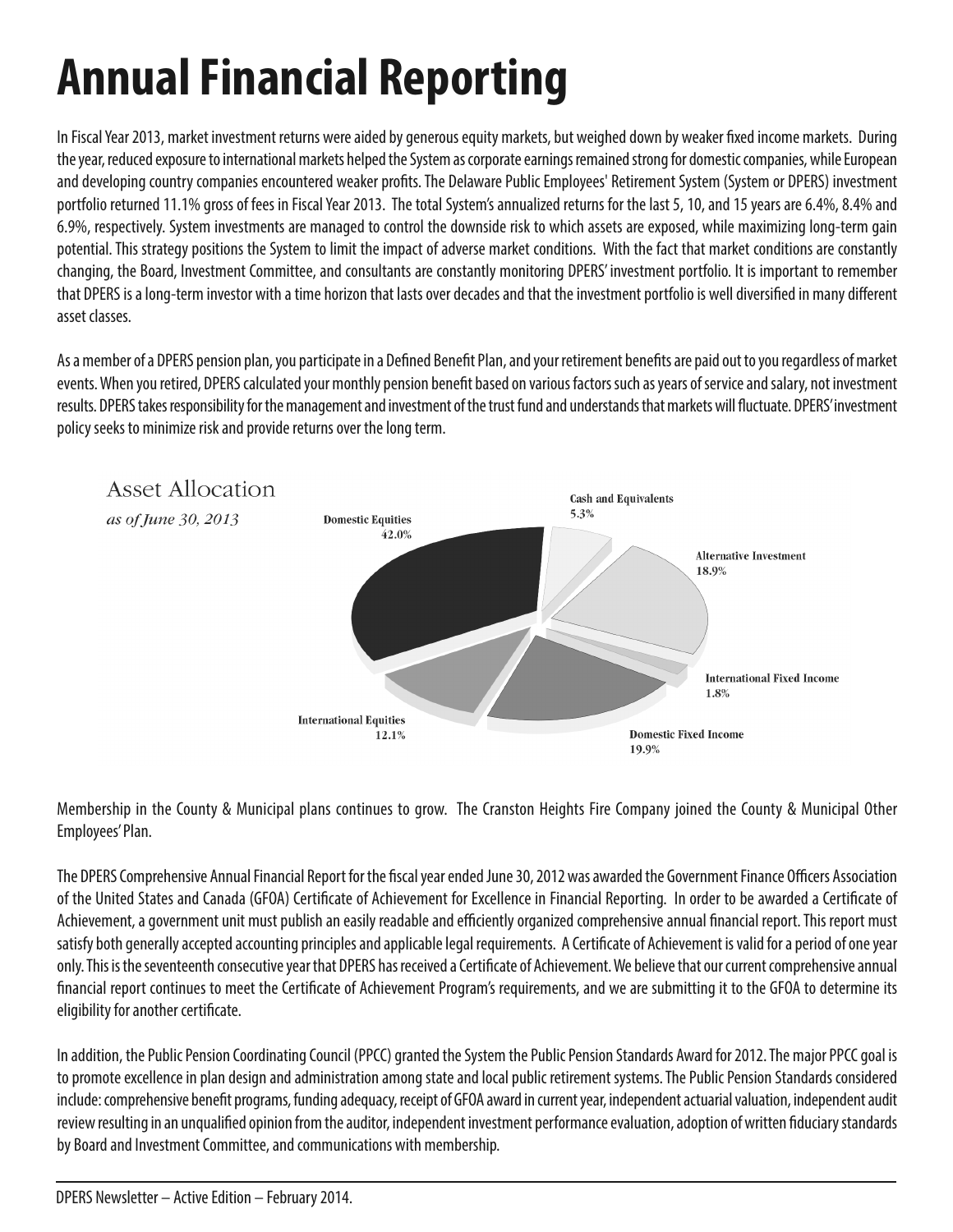# **An Overview of Investment Performance**

During Fiscal Year 2013, overall world markets reacted positively to easing fears in Europe with the European Central Bank resolve to stand behind the common currency and continued easing by the U.S. Federal Reserve. However returns were subdued by weakness in emerging markets and fixed income markets reacting negatively to the Federal Reserve's comments regarding potential reductions in the bond-buying program voiced at the end of the Fiscal Year. As a result, the Delaware Public Employees' Retirement System (System) experienced positive results compared to the prior fiscal year with an ending portfolio balance of \$8.1 billion for the Fiscal Year ended June 30, 2013 versus \$7.5 billion for the prior fiscal year. During the Fiscal Year the System gained 11.1% lagging the S&P 500 gain of 20.6%, however exceeding the Delaware Benchmark gain of 10.6% for the same period. For the ten years ending June 30, 2013, the System returned 8.4% verses the S&P 500 gain of 7.3%, respectively. According to a recent survey, when comparing the System investment performance to other pension funds, the System remains a top decile performer for 5 and 10 year periods ending June 30, 2013.

| <b>Pension Plan/Fund</b>                              |    | <b>Ending Market</b><br>Value as of<br>June 30, 2013<br>(in thousands) | Funding<br>Status as of<br>June 30, 2013 |
|-------------------------------------------------------|----|------------------------------------------------------------------------|------------------------------------------|
| State Employees'                                      | Ś. | 7,395,577                                                              | 91.1%                                    |
| <b>Special Fund</b>                                   |    | 299                                                                    | 146.9%                                   |
| <b>New State Police</b>                               |    | 315,968                                                                | 90.6%                                    |
| Judicial                                              |    | 62,822                                                                 | 95.4%                                    |
| County & Municipal Police & Firefighters'             |    | 204,739                                                                | 98.1%                                    |
| County & Municipal Other Employees'                   |    | 27,728                                                                 | 93.8%                                    |
| Volunteer Firemen's Fund                              |    | 15,385                                                                 | 50.8%                                    |
| Diamond State Port Corporation                        |    | 20,818                                                                 | 83.4%                                    |
| <b>Closed State Police</b>                            |    | 2,288                                                                  | 0.9%                                     |
| the Closed State Police Plan is a pay-as-you-go plan. |    |                                                                        |                                          |

From the outset of the new fiscal year, the economic and financial market landscape once again presents an uncertain outlook. The challenges include continued sub-par economic performance and a maturing business cycle, while earnings growth in emerging markets may slow either due to changes in economic policy or continued commodity price weakness. Positives include strong corporate margins and earnings expectations along with solid balance sheets. In the government sector, large deficits, likely budget battles, and debt ceiling negotiations present risks. Longer term interest rates may present challenges to the economic recovery as mortgages and other financing increase in cost. A recent Federal Open Market Committee economic forecast expects GDP growth of 3.0% to 3.5% in 2014; however unemployment is forecasted to remain around 6.5% to 6.8% through the end of 2014.

While the System continues to outperform similar pension systems, the Investment Committee and Office of Pensions management continue to monitor financial markets and seek investment opportunities that fit into the risk and return guidelines of the Delaware Public Employees' Retirement System.

## **DPERSFiscal Year 2013 FinancialStatements**

The audit of the Delaware Public Employees Retirement System (DPERS) has resulted in receiving an unqualified audit opinion on its financial statements as of June 30, 2013. No material weaknesses or deficiencies in internal control over financial reporting were identified.

KMPG is currently contracted through the Office of the State Auditor and is charged with auditing the financial statements. Joseph Seibert, Lead Engagement Partner with KPMG, stated at our November 22, 2013, Board of Pension Trustees meeting that the audit primarily focuses on DPERS' financial and investment activities but includes an overview of other significant operational functions.

#### **The Pension Office will be closed on the following dates:**

| <b>Good Friday</b>            | Friday, April 18      |  |
|-------------------------------|-----------------------|--|
| <b>Memorial Day</b>           | Monday, May 26        |  |
| <b>Independence Day</b>       | Friday, July 4        |  |
| <b>Labor Day</b>              | Monday, September 1   |  |
| <b>Election Day</b>           | Tuesday, November 4   |  |
| Veterans Day                  | Tuesday, November 11  |  |
| <b>Thanksgiving Day</b>       | Thursday, November 27 |  |
| <b>Day After Thanksgiving</b> | Friday, November 28   |  |
| <b>Christmas</b>              | Thursday, December 25 |  |